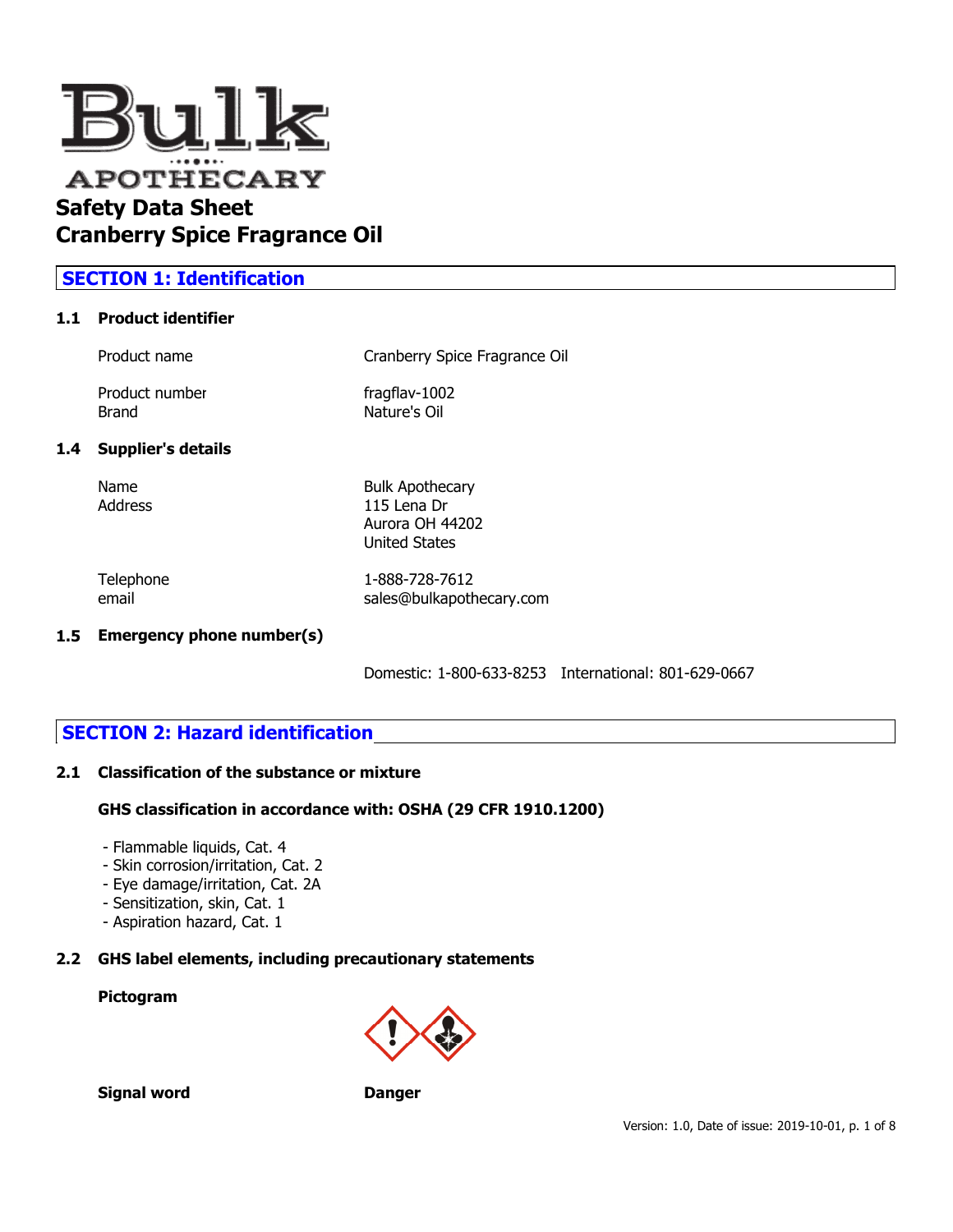| Hazard statement(s)<br>H <sub>227</sub> | Combustible liquid                                                                                                                 |
|-----------------------------------------|------------------------------------------------------------------------------------------------------------------------------------|
| H304                                    | May be fatal if swallowed and enters airways                                                                                       |
| H315                                    | Causes skin irritation                                                                                                             |
| H317                                    | May cause an allergic skin reaction                                                                                                |
| H319                                    | Causes serious eye irritation                                                                                                      |
|                                         |                                                                                                                                    |
| Precautionary statement(s)              |                                                                                                                                    |
| P210                                    | Keep away from heat/sparks/open flames/hot surfaces. No smoking.                                                                   |
| P <sub>261</sub>                        | Avoid breathing dust/fume/gas/mist/vapors/spray.                                                                                   |
| P <sub>264</sub>                        | Wash  thoroughly after handling.                                                                                                   |
| P272                                    | Contaminated work clothing must not be allowed out of the workplace.                                                               |
| P280                                    | Wear eye protection/face protection/protective gloves.                                                                             |
| P301+P310                               | IF SWALLOWED: Immediately call a POISON CENTER/doctor/                                                                             |
| P302+P352                               | IF ON SKIN: Wash with plenty of water/                                                                                             |
| P305+P351+P338                          | IF IN EYES: Rinse cautiously with water for several minutes. Remove<br>contact lenses if present and easy to do. Continue rinsing. |
| P321                                    | Specific treatment (see  on this label).                                                                                           |
| P331                                    | Do NOT induce vomiting.                                                                                                            |
| P332+P313                               | If skin irritation occurs: Get medical advice/attention.                                                                           |
| P333+P313                               | If skin irritation or rash occurs: Get medical advice/attention.                                                                   |
| P337+P313                               | If eye irritation persists: Get medical advice/attention.                                                                          |
| P362+P364                               | Take off contaminated clothing and wash it before reuse.                                                                           |
| P363                                    | Wash contaminated clothing before reuse.                                                                                           |
| P370+P378                               | In case of fire: Use  to extinguish.                                                                                               |
| P403+P235                               | Store in a well-ventilated place. Keep cool.                                                                                       |
| P405                                    | Store locked up.                                                                                                                   |
| P501                                    | Dispose of contents/container to                                                                                                   |
|                                         |                                                                                                                                    |

# **SECTION 3: Composition/information on ingredients**

#### **3.2 Mixtures**

### **Hazardous components**

#### **1. CINNAMALDEHYDE**

| Concentration | 10 - 25 % (weight) |
|---------------|--------------------|
| EC no.        | 203-213-9          |
| CAS no.       | 104-55-2           |

### **2. Eugenol**

| Concentration | 10 - 25 % (weight) |
|---------------|--------------------|
| EC no.        | 202-589-1          |
| CAS no.       | $97 - 53 - 0$      |

- Eye damage/irritation, Cat. 2A

- Hazardous to the aquatic environment - acute hazard, Cat. 2

- Sensitization, skin, Cat. 1

| H317 | May cause an allergic skin reaction |
|------|-------------------------------------|
| H319 | Causes serious eye irritation       |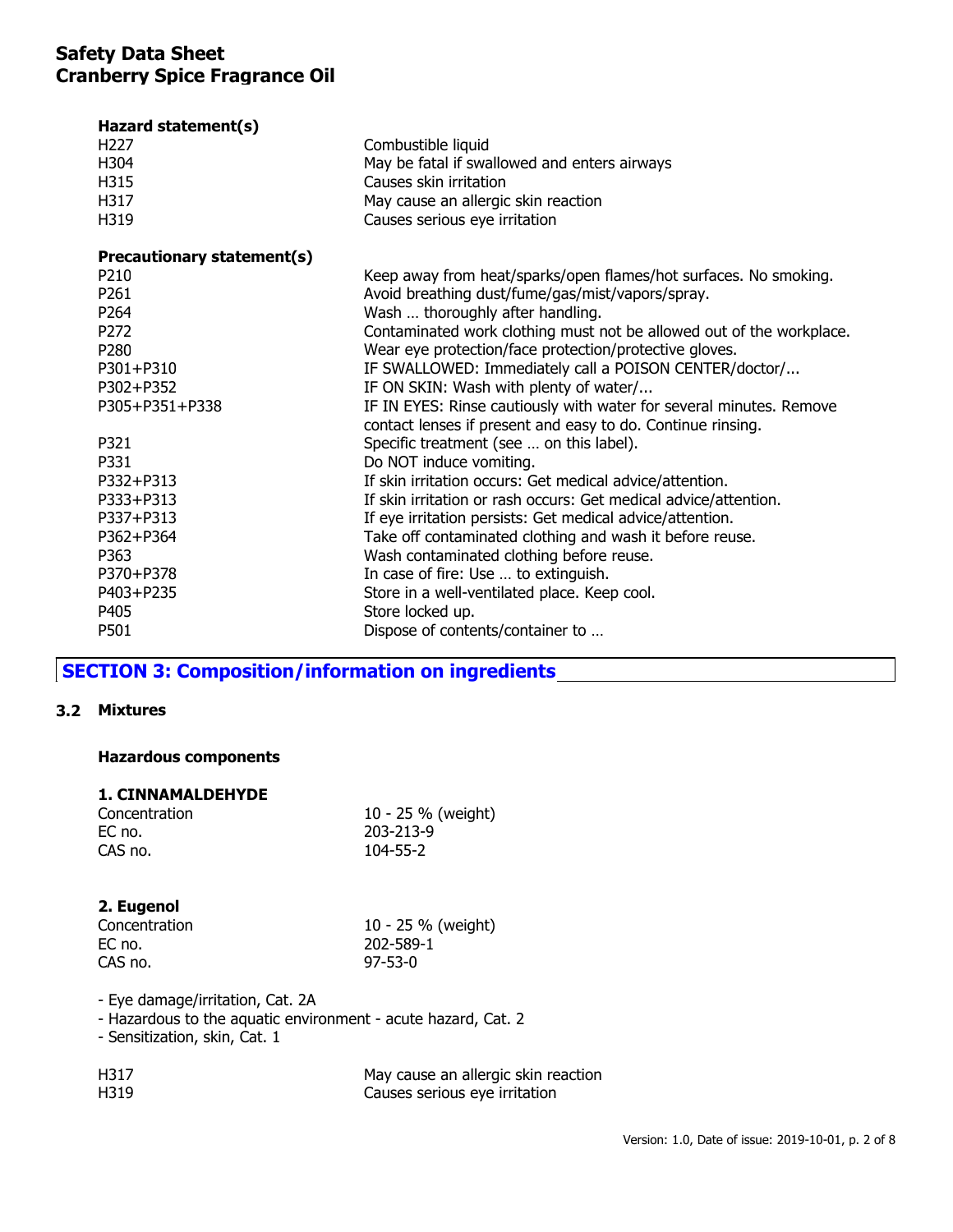H401 Toxic to aquatic life

**3. Orange Oil**

| Concentration | 5 - 10 % (weight) |
|---------------|-------------------|
| CAS no.       | 8028-48-6         |

## **4. BENZYL BENZOATE**

Concentration 1 - 5 % (weight) EC no. 204-402-9 CAS no. 120-51-4 Index no. 607-085-00-9

- Acute toxicity, oral, Cat. 4

- Hazardous to the aquatic environment, long-term (chronic), Cat. 2

| H302 | Harmful if swallowed                            |
|------|-------------------------------------------------|
| H411 | Toxic to aquatic life with long lasting effects |

### **5. Benzaldehyde**

| Concentration |  |
|---------------|--|
| EC no.        |  |
| CAS no.       |  |
| Index no.     |  |

 $1 - 5$  % (weight) EC no. 202-860-4 100-52-7 605-012-00-5

- Acute toxicity, oral, Cat. 4

H302 Harmful if swallowed

#### **6. Cyclohexanepropanoic acid, 2-propen-1-yl ester**

| Concentration | 1 - 5 % (weight) |
|---------------|------------------|
| EC no.        | 220-292-5        |
| CAS no.       | 2705-87-5        |
|               |                  |

### **7. Benzeneethanol, alpha,alpha-dimethyl-, 1-acetate**

| Concentration | $1 - 5 \%$ (weight) |
|---------------|---------------------|
| CAS no.       | $151 - 05 - 3$      |

## **SECTION 4: First-aid measures**

## **4.1 Description of necessary first-aid measures**

| General advice          | Call a physician immediately.                                                                                                          |
|-------------------------|----------------------------------------------------------------------------------------------------------------------------------------|
| If inhaled              | Remove person to fresh air and keep comfortable for breathing.                                                                         |
| In case of skin contact | Wash skin with plenty of water. Take off contaminated clothing. If skin<br>irritation or rash occurs:<br>Get medical advice/attention. |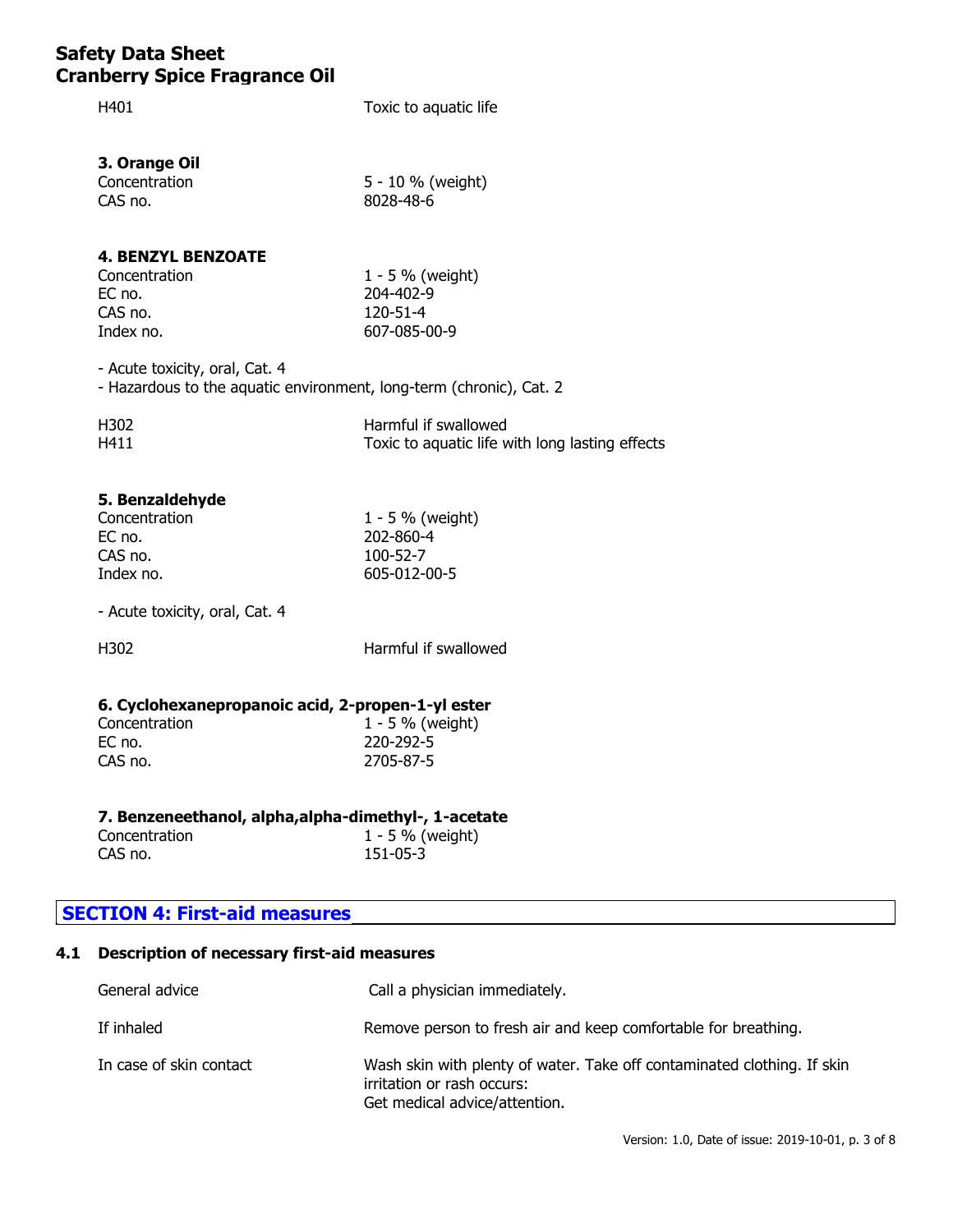| In case of eye contact | Rinse cautiously with water for several minutes. Remove contact lenses, if<br>present and easy to<br>do. Continue rinsing. If eye irritation persists: Get medical advice/attention. |
|------------------------|--------------------------------------------------------------------------------------------------------------------------------------------------------------------------------------|
| If swallowed           | Do not induce vomiting. Call a physician immediately.                                                                                                                                |

- **4.2 Most important symptoms/effects, acute and delayed** Irritation. May cause an allergic skin reaction.
- **4.3 Indication of immediate medical attention and special treatment needed, if necessary** Treat symptomatically.

## **SECTION 5: Fire-fighting measures**

- **5.1 Suitable extinguishing media** Water spray. Dry powder. Foam. Carbon dioxide.
- **5.2 Specific hazards arising from the chemical** Combustible liquid.
- **5.3 Special protective actions for fire-fighters** Ventilate spillage area. No open flames, no sparks, and no smoking. Avoid contact with skin and eyes. Avoid breathing dust/fume/gas/mist/vapors/spray.

## **SECTION 6: Accidental release measures**

- **6.1 Personal precautions, protective equipment and emergency procedures** Ventilate spillage area. No open flames, no sparks, and no smoking. Avoid contact with skin and eyes. Avoid breathing dust/fume/gas/mist/vapors/spray.
- **6.2 Environmental precautions** Avoid release to the environment.
- **6.3 Methods and materials for containment and cleaning up** Take up liquid spill into absorbent material. Notify authorities if product enters sewers or public waters.

## **SECTION 7: Handling and storage**

### **7.1 Precautions for safe handling**

Ensure good ventilation of the work station. Keep away from heat, hot surfaces, sparks, open flames and other ignition sources. No smoking. Wear personal protective equipment. Avoid contact with skin and eyes. Avoid breathing dust/fume/gas/mist/vapors/spray.

**7.2 Conditions for safe storage, including any incompatibilities** Store in a well-ventilated place. Keep cool. Store locked up.

## **SECTION 8: Exposure controls/personal protection**

#### **8.1 Control parameters**

**1. Benzaldehyde (CAS: 100-52-7 EC: 202-860-4)**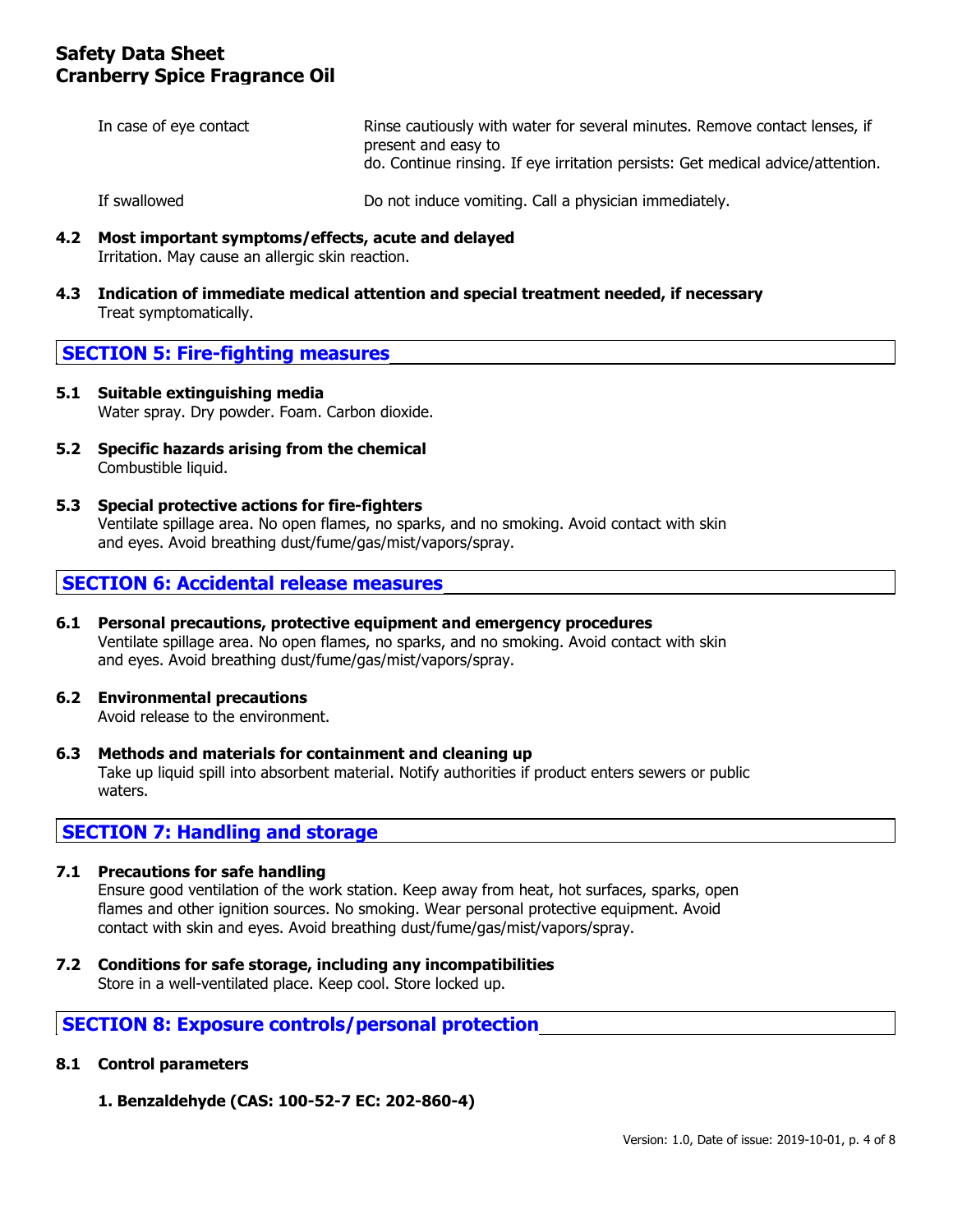TWA (Inhalation): 2 ppm; USA (ACGIH) USA. Workplace Environmental Exposure Levels (WEEL)/ Dermal Sensitization Notation

STEL (Inhalation): 4 ppm; USA (ACGIH) USA. Workplace Environmental Exposure Levels (WEEL)/ Dermal Sensitization Notation

### **8.2 Appropriate engineering controls**

Ensure good ventilation of the work station.

## **8.3 Individual protection measures, such as personal protective equipment (PPE)**



**Eye/face protection** Safety glasses

**Skin protection** Wear suitable protective clothing

**Body protection** Protective gloves

#### **Respiratory protection**

In case of insufficient ventilation, wear suitable respiratory equipment

## **SECTION 9: Physical and chemical properties**

#### **Information on basic physical and chemical properties**

| Appearance/form (physical state, color, etc.)<br>Odor<br>Odor threshold<br>рH | Amber/orange liquid<br>Characteristic |
|-------------------------------------------------------------------------------|---------------------------------------|
| Melting point/freezing point                                                  |                                       |
| Initial boiling point and boiling range<br>Flash point                        | 70 °C                                 |
| Evaporation rate                                                              |                                       |
| Flammability (solid, gas)                                                     |                                       |
| Upper/lower flammability limits                                               |                                       |
| Vapor pressure                                                                |                                       |
| Vapor density                                                                 |                                       |
| Relative density                                                              | $0.961(0.951 - 0.971)$                |
| Solubility(ies)                                                               | Insoluble.                            |
| Partition coefficient: n-octanol/water                                        |                                       |
| Auto-ignition temperature                                                     |                                       |
| Decomposition temperature                                                     |                                       |
| <b>Viscosity</b>                                                              |                                       |
| Explosive properties                                                          |                                       |
| Oxidizing properties                                                          |                                       |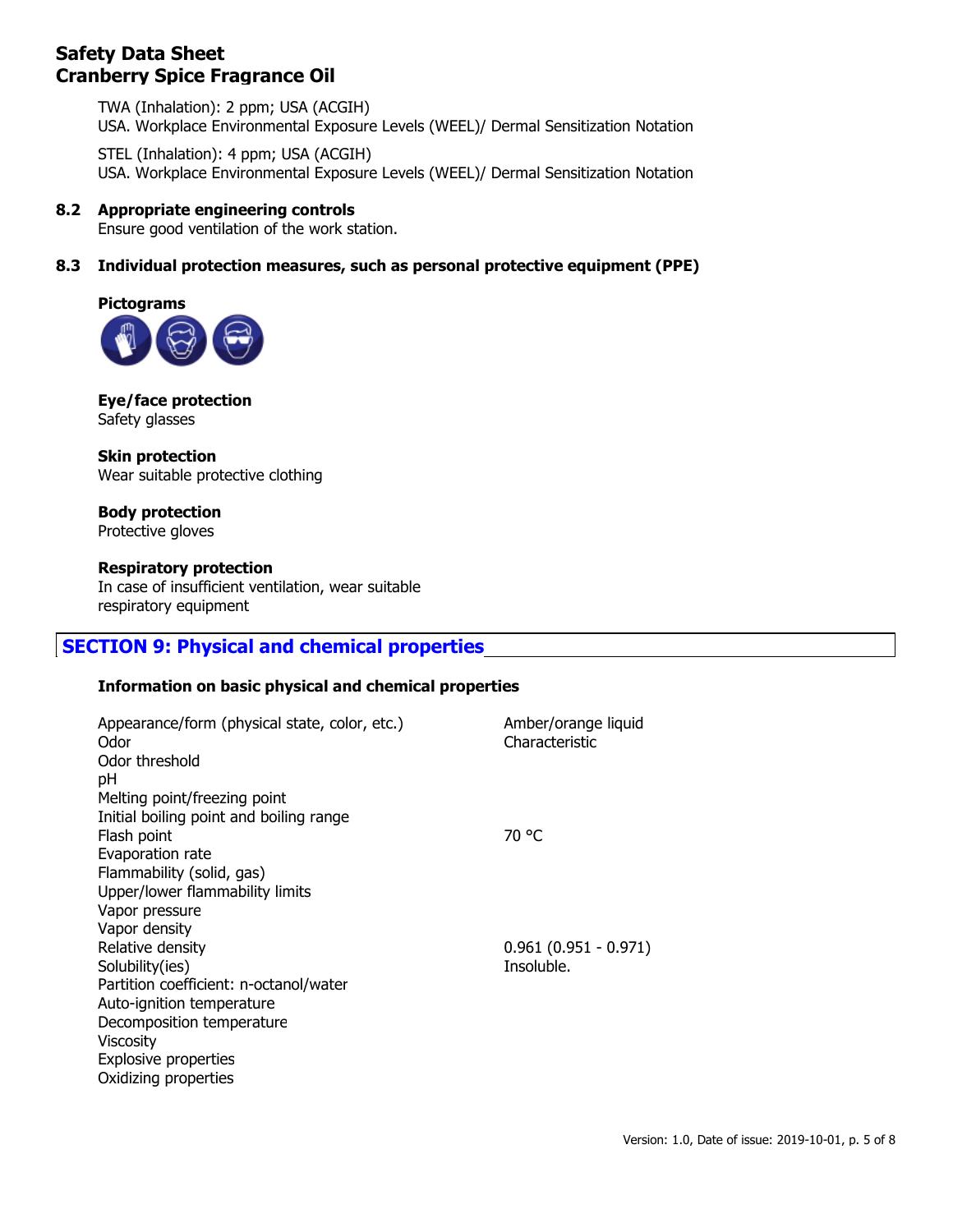## **SECTION 10: Stability and reactivity**

#### **10.1 Reactivity**

The product is non-reactive under normal conditions of use, storage and transport.

#### **10.2 Chemical stability**

Stable under normal conditions

#### **10.3 Possibility of hazardous reactions**

No dangerous reactions known under normal conditions of use.

#### **10.4 Conditions to avoid**

Avoid contact with hot surfaces. Heat. No flames, no sparks. Eliminate all sources of ignition.

#### **10.5 Incompatible materials**

Strong oxidizing agents, Strong reducing agents, Strong bases, Alkali metals, Aluminium, Iron, phenols, Oxygen

#### **10.6 Hazardous decomposition products**

Under normal conditions of storage and use, hazardous decomposition products should not be produced.

## **SECTION 11: Toxicological information**

#### **Information on toxicological effects**

**Acute toxicity** Not classified

#### **Skin corrosion/irritation**

Causes skin irritation.

#### **Serious eye damage/irritation**

Causes serious eye irritation.

#### **Respiratory or skin sensitization**

May cause an allergic skin reaction.

#### **Aspiration hazard**

May be fatal if swallowed and enters airways.

### **SECTION 12: Ecological information**

#### **Toxicity**

The product is not considered harmful to aquatic organisms or to cause long-term adverse effects in the environment.

## **SECTION 13: Disposal considerations**

#### **Disposal of the product**

Dispose of contents/container in accordance with licensed collector's sorting instructions.

### **SECTION 14: Transport information**

### **DOT (US)**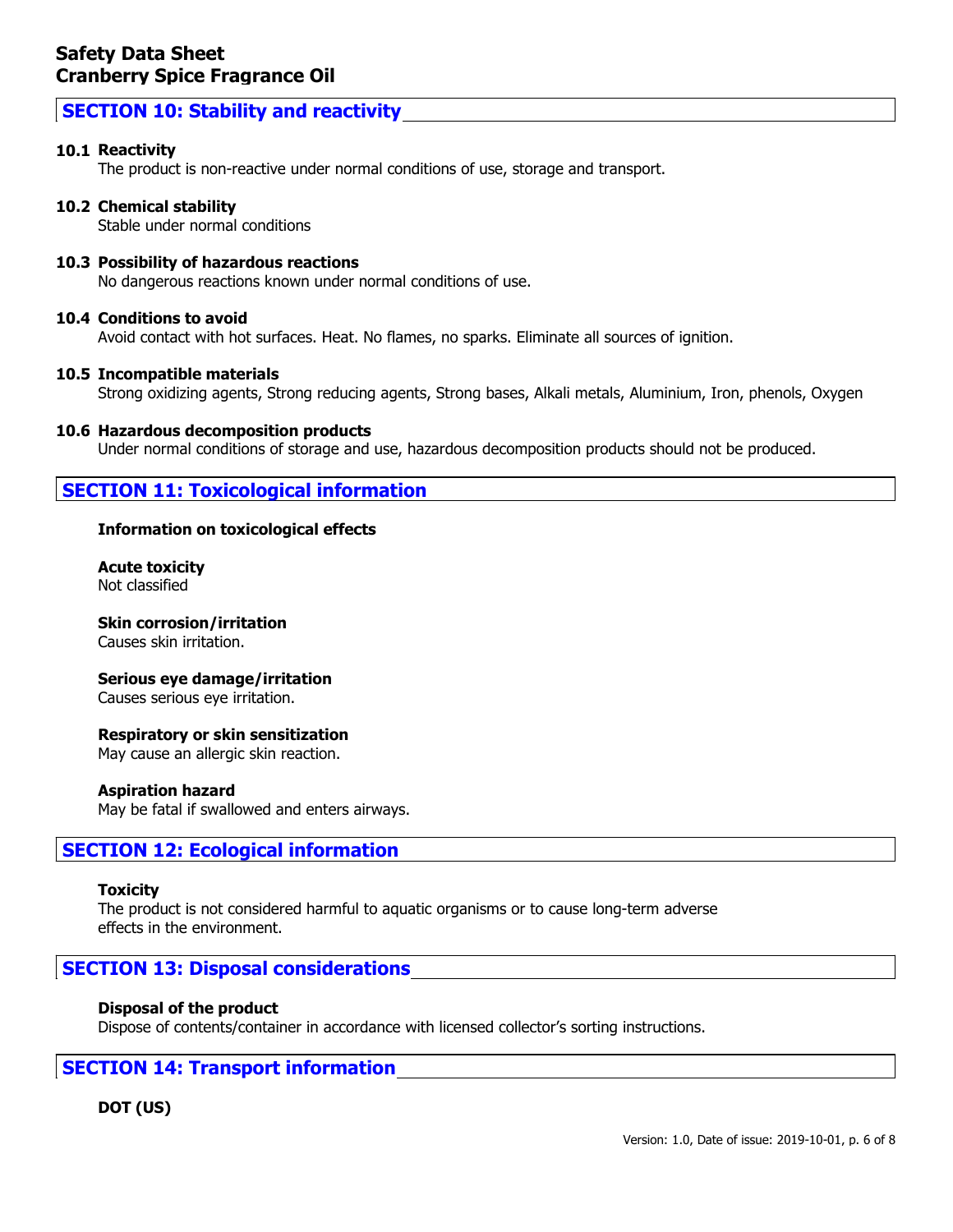Not regulated

**IMDG** Not regulated

**IATA** Not regulated

## **SECTION 15: Regulatory information**

#### **15.1 Safety, health and environmental regulations specific for the product in question**

**Pennsylvania Right To Know Components** 4-(4-Hydroxy-4-methylpentyl)cyclohex-3-enecarbaldehyde CAS-No. 31906-04-4

#### **New Jersey Right To Know Components**

4-(4-Hydroxy-4-methylpentyl)cyclohex-3-enecarbaldehyde CAS-No. 31906-04-4

**New Jersey Right To Know Components** Benzaldehyde CAS number: 100-52-7

#### **Pennsylvania Right To Know Components**

Benzaldehyde CAS number: 100-52-7

#### **SARA 302 Components**

No chemicals in this material are subject to the reporting requirements of SARA Title III, Section 302.

#### **SARA 313 Components**

This material does not contain any chemical components with known CAS numbers that exceed the threshold (De Minimis) reporting levels established by SARA Title III, Section 313.

#### **SARA 311/312 Hazards**

Fire Hazard, Acute Health Hazard, Chronic Health Hazard

#### **Massachusetts Right To Know Components**

Benzaldehyde CAS number: 100-52-7

#### **California Prop. 65 Components**

This product does not contain any chemicals known to State of California to cause cancer, birth defects, or any other reproductive harm.

#### **15.2 Chemical Safety Assessment**

Please see section 2.